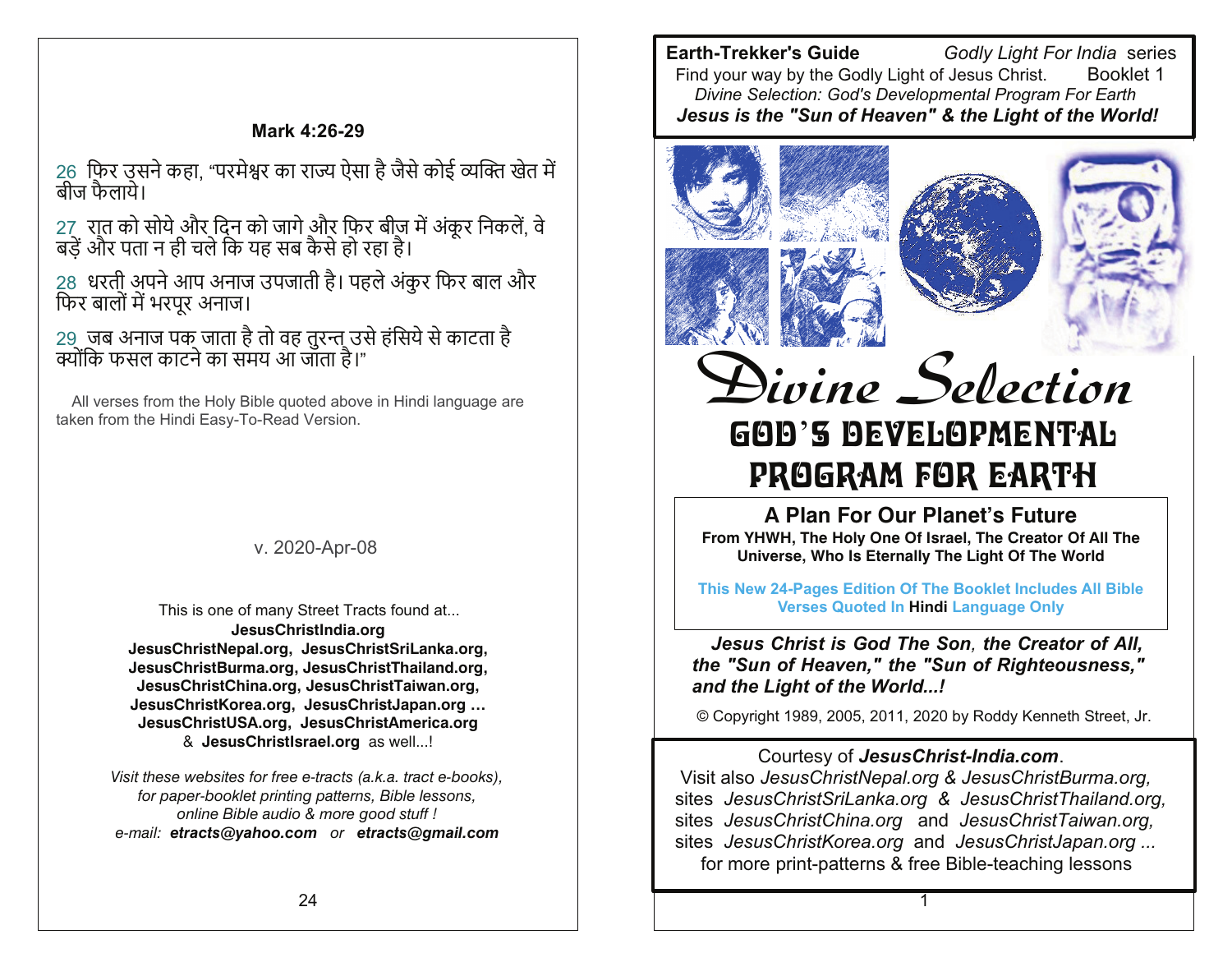The Biblical scheme of Earth's history and direction... a long-range plan by which God will transform and will re-populate the planet Earth...

It's a vision of vast scope and mind-boggling predictions...

God's developmental plan for our Universe is an astounding program of transformations...

1. A theme of **WARFARE** runs through the many books of the Bible, from Genesis to Revelation. We see evidence of angelic warfare, of historic military warfare between God's chosen people and the ungodly nations.

There are predictions of further warfare between the elect of Christ and the anti-Christian forces, and of a final great battle of Armageddon.

**SPIRITUAL WARFARE** devastates this planet until Christ's Kingdom comes!

#### $\mathcal{P}$

A major and continuous theme also of APOCALYPTIC DESTRUCTION and **RE-CREATION** runs through the books of the Bible, from Genesis to Revelation. We see this in the Genesis record of Noah and the Great Flood, and in the predictions of the Old Testament prophets.

Jesus Himself speaks of this in great detail as He is quoted in Mat. 24, Luke 17:24-37, and other places in the gospels. There are many such references in the epistles, and the final book, John's Revelation of Jesus Christ, is devoted almost exclusively to this subject.

#### 3.

A theme of the **SURVIVAL OF A REMNANT** who are loyal to God runs through the many books of the Bible, from Genesis to Revelation.

#### 4.

Rather than being the Darwinian concept of "natural selection" and "survival of the fittest" (meaning the strongest) in a scheme of evolution, God's system of development is quite different!

God's plan is that there will be "DIVINE ELECTION" of all those who have chosen to accept His system of grace and mercy through Jesus Christ, and His plan calls for a "SURVIVAL OF THE LOYAL" instead.

के समान भी है। जिसमें तरह तरह की मछलियाँ पकडी गयी।

48 जब वह जाल पूरा भर गया तो उसे किनारे पर खींच लिया गया। और<br>वहाँ बैठ कर अच्छी मछलियाँ छाँट कर टोकरियों में भर ली गयी किन्तु<br>बेकार मछलियाँ फेंक दी गयी।

49 सृष्टि के अुन्त में ऐसे ही होगा। स्वर्गदूत आयेंगे और धर्मियों में से पापियों को छाँट कर

50 धधकते भाड में झोंक देंगे जहाँ बस रोना और दाँत पीसना होगा।"

#### **Matthew 13:47-50**

47 "स्वर्ग का राज्य मछली पकड़ने के लिए झील में फेंके गए एक जाल<br>के समान भी है। जिसमें तरह तरह की मछलियाँ पकडी गयी।

48. जब वह जाल पूरा भर गया तो उसे किनारे पर खींच लिया गया। और<br>वहाँ बैठ कर अच्छी मछलियाँ छाँट कर टोकरियों में भर ली गयी किन्तु<br>बेकार मछलियाँ फेंक दी गयी।

49) सृष्टि के अन्त में ऐसे ही होगा। स्वर्गदूत आयेंगे और धर्मियों में से<br>पापियों को छाँट कर

50 धधकते भाड़ में झोंक देंगे जहाँ बस रोना और दाँत पीसना होगा।"

All verses from the Holy Bible quoted above in Hindi language are taken from the Hindi Easy-To-Read Version.

It's extremely important for all of us to remember this:

1) WE SPEAK TO TRIUNE YHWH GOD by our prayers.

2) TRIUNE YHWH GOD SPEAKS TO US by the words of Holy Scripture, in the Word of God written by His Son.

So we must try to read His words and His Book just as often as we possibly can... on a daily basis!!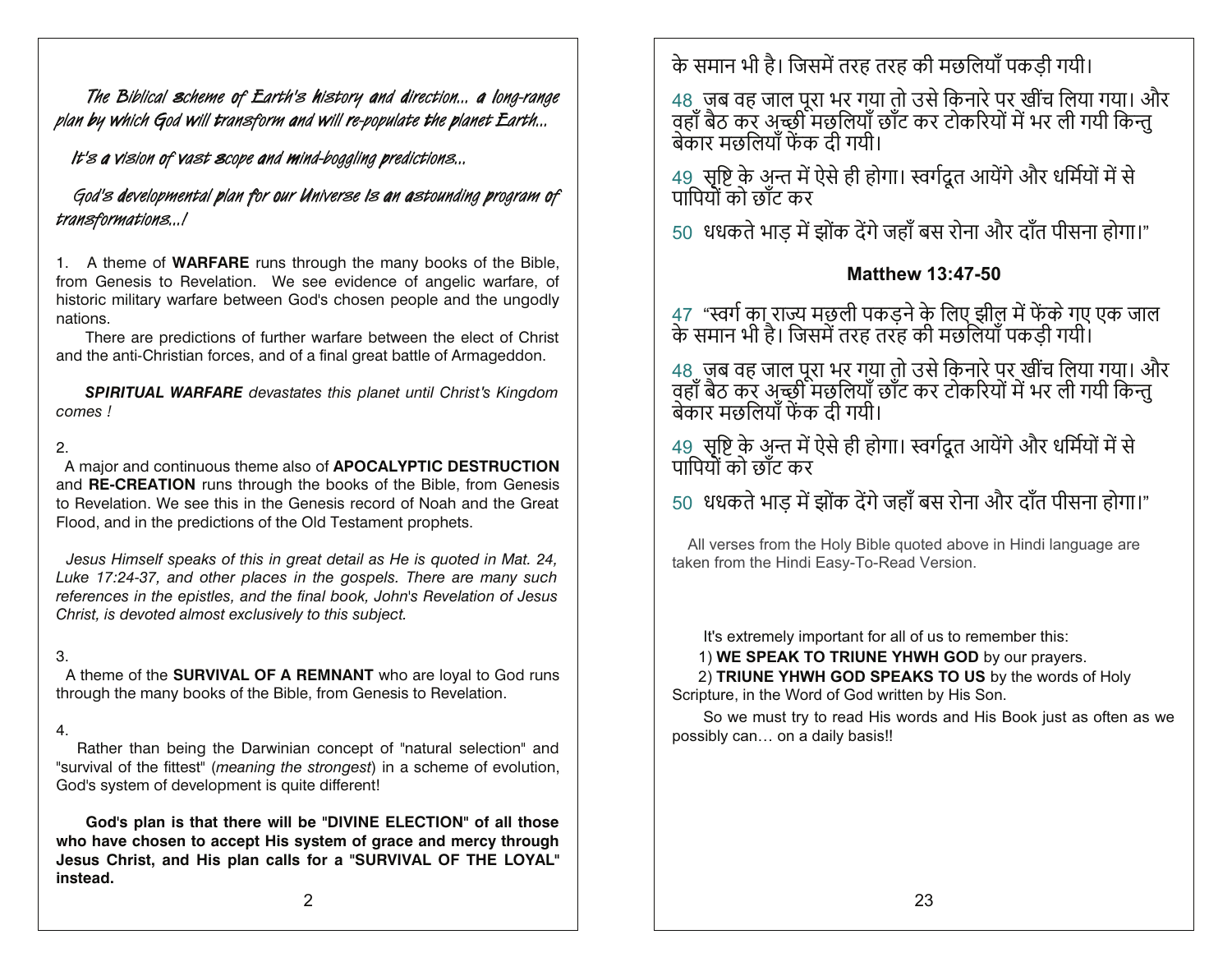उपदेश जिसे तुम सुन रहे हो, मेरा नहीं है, बल्कि उस परमपिता का है<br>जिसने मुझे भेजा है।

25 "ये बातें मैंने तुमसे तभी कही थी जब मैं तुम्हारे साथ था।

26) किन्तु सहायक अर्थात् पवित्र आत्मा जिसे परमपिता मेरे नाम से<br>भेज़ेगा, तुम्हें सब कुछ बतायेगा। और जो कुछ मैंने तुमसे कहा है उस तम्हें याद दिलायेगाँ।

## **John 15:10**

10) यदि तुम मेरे आदेशों का पालन करोगे तु तुम मेरे प्रेम में बने रहोगे।<br>वैसे ही जैसे मैं अपने परमपिता के आदेशों को पातले हुए उसके प्रेम में बना रहता हैं।

## **Revelation 19:11**

11) फिर मैंने स्वर्ग को खुलते देखा और वहाँ मेरे सामने एक सफेद घोड़ा<br>था। घोड़े का सवार 'विश्वसनीय' और 'सत्य' कहलाता था क्योंकि न्याय के साथ वह निर्णय करता है और युद्ध करता है।

# **Revelation 19:13**

13 उसने ऐसा वस्त्र पहना था जिसे लहू में डुबाया गया था। उसे नाम दिया गया था. "परमेश्वर का वचन।"

# Malachi 4:1-2

1 "न्याय का समय आ रहा है। यह गर्म भट्टी -सा होगा। वे सभी गर्वतिं<br>व्यक्ति दण्डित होंगे। वे सभी पापी लोग सूखी घास की तरह जलेंगे। उस<br>समय वे आग में ऐसी जलती झाड़ी-से होंगे जिसकी कोई शाखा याजड़<br>बची नहीं रहेगी।" सर्वशक्तिमान यह

2 "किन्तु, मेरे भक्तों, तुम पर अच्छाई उगते सूरज के समान चमकेगी<br>और यह सूरज की किरणों की तरह स्वास्थ्यवर्धक शक्ति देगी। तुम ऐसे ही<br>स्वतन्त्र और प्रसन्न होओगे जैसे अपने बाड़े से स्वतन्त्र हुए बछड़े।

# **Matthew 13:47-50**

47 "स्वर्ग का राज्य मछली पकडने के लिए झील में फेंके गए एक जाल

5. In this scheme of universal development and transformation which Triune YHWH God Himself has formulated, it is not merely the STRONGEST who will survive, but rather it is those persons who are **SUBMISSIVE to His Plan and His will...!** 

Not turning away toward evil & forgiven of past sins, these persons do not choose to instead follow in the way of the Prince of Darkness, who is the prideful Traitor of Disobedience and the Father of All Liars...!

(In this regard, it is certainly true that God can make the weak person become strong. But a person who is too strong and egotistical God may choose to crush, in order that he  $-$  or she  $-$  will be humbled and will become submissive to the will of God!)

6. God is continuously harvesting the Earth as His ever-progressing plan of DIVINE SELECTION goes forward, through a wise and millennialong program of evaluation  $-$  through interminable testing of all the Earth's people in a very lengthy developmental process of **SELECTING** and REJECTING... choosing those people who are fit for Heaven and the New Farth that He envisions

7. Thus, a theme of DIVINE SELECTION through a LONG-RANGE and millennia-spanning DEVELOPMENTAL PROGRAM becomes evident.

8.

This calls for a MAJOR SHIFT IN THE WORLD-VIEW that is held by any individual.

It truly requires a COPERNICAN REVOLUTION IN THE MIND-SET of a human being.

9. You must comprehend with an entirely new way of looking at the Universe — for to be among the redeemed, to be among the survivors who are granted eternal life with God, you must place JESUS CHRIST AT THE CENTER OF YOUR UNIVERSE, in the very place where once YOUR OWN EGO had ruled supreme!

You need to put the Sun of Heaven inside your heart! Once He is there, He will illuminate your mind and all areas of the Universe with the bright Light of His Presence. His Light will be radiant in your face, in your life, and in your actions. Just as Moses' face was radiant after he was in the Presence of God, the follower of Jesus reflects the brilliant Light of the Lord Christ! His Holy Spirit will be inside you forevermore, making you aware of His Lordship and His Truth... giving you eternal access to His Divine Wisdom.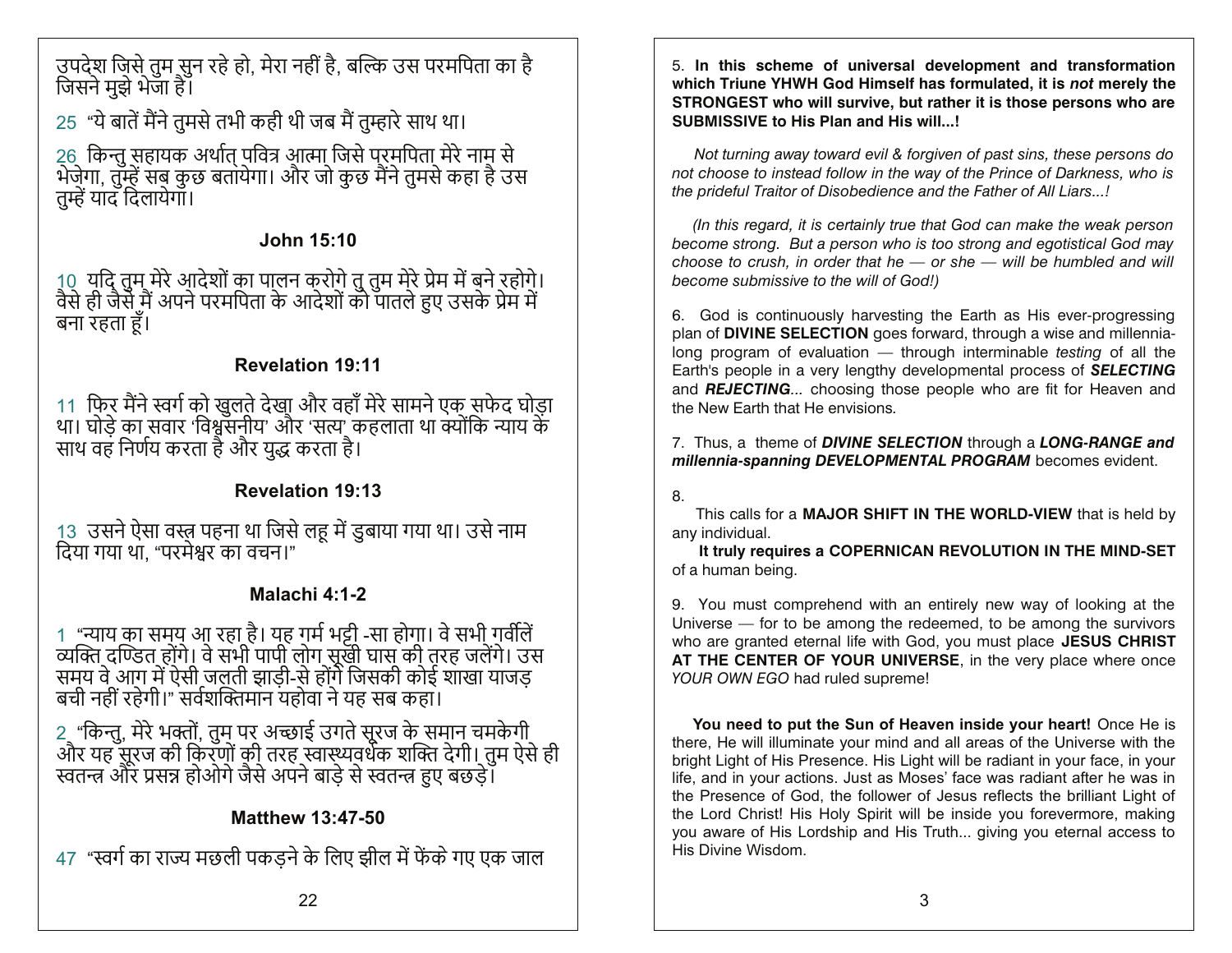#### $10.$

You gain an Eternal Life with God when you put the Sun of Heaven in your heart. You can do this by placing Jesus Christ, Who in the Trinity of God created our Universe, upon a throne at the center of your heart! He deserves that position and that kind of respect. He was first God The Son, but when born in human flesh He became the only sinless and righteous person who ever lived. Yet He sacrificed Himself on a cross for your sake, taking all guilt and sins upon Himself- for you and for me, for all people everywhere- so that whoever wishes for salvation might be rescued from the due punishment of sins.

#### $11.$

If you will do this, you will gain a new contentment and peace as you accept God's organizational plan for the Universe. . . because you'll be letting God be the Ruler of All Things in this world...and in vour own life.

The Sun of Heaven will then reign in your life as the supreme Power that governs all things. The Bible calls Jesus Christ both "the Sun of Heaven" and "the Sun of Righteousness."

When you place Christ in your heart, He will lead you to a new life of righteousness. His Holy Spirit will start to rebuild you in the image of God, making you more like Jesus. You'll become a brother (or sister) to Jesus Christ!

12. All it really takes is a simple but sincere little prayer — one that you should make up in your own words. The prayer for deliverance and for God's leadership should come from your own heart!

#### Some important elements that you should include are:

1) your desire to turn away from the wrongness or evil of your past life, and your remorse over the sins of your previous life,

2) your desire for God's forgiveness and mercy through the act of sacrifice of His Only Begotten Son (Jesus Christ),

3) your desire to know God's leadership in your life,

4) your desire to learn more of God's truth through Bible study,

5) your strong desire to find fellowship with genuine believers.

This Sunday, **don't sin** by worshiping the sun, like the followers of Baal... like the Greeks and Romans & India's polytheists... like many pagans in all nations of the Earth.

This Sunday, **don't sin** by worshiping the sun, like the followers of Baal... like the Greek and Roman polytheists... like many pagans in all nations of the Earth. Don't worship the Earth or the things of Earth. You

यह काम परम पिता के नाम में, पुत्र के नाम में और पवित्र आत्मा के नाम<br>में उन्हें बपतिस्मा देकर पूरा करना है।

20) वे सभी आदेश जो मैंने तुम्हें दिये हैं, उन्हें उन पर चलना सिखाओ।<br>और याद रखो इस सृष्टि के अंत तक मैं सदा तुम्हारे साथ रहूँगा।"

#### Luke 11:27-28

27) फिर ऐसा हुआ कि जैसे ही यीशु ने ये बातें कहीं, भीड़ में से एक स्त्री<br>उठी और ऊँचे स्वर में बोली, "वह गर्भ धन्य है, जिसने तुझे धारण किया।<br>वे स्तन धन्य है, जिनका तूने पान किया है।"

28) इस पर उसने कहा, "धन्य तो बल्कि वे है जो परमेश्वर का वचन सुनते<br>है और उस पर चलते है!"

#### **John 3:13**

13) स्वर्ग में ऊपर कोई नहीं गया, सिवाय उसके, जो स्वर्ग से उतर कर आया है यानी मानव-पुत्र।

#### **John 14:15**

15 "यदि तुम मुझे प्रेम करते हो, तो मेरी आज्ञाओं का पालन करोगे।

#### John 14:21

21) वह जो मेरे आदेशों को स्वीकार करता है और उनका पालन करता<br>है, मुझसे प्रेम करता है। जो मुझमें प्रेम रखता है उसे मेरा परमपिता प्रेम<br>करेगा। मैं भी उसे प्रेम करूँगा और अपने आप को उस पर प्रकट करूँगा।"

#### John 14:23-26

23) उत्तर में यीशु ने उससे कहा, "यदि कोई मुझमें प्रेम रखता है तो वह<br>मेरे वचन का पालन करेगा। और उससे मेरा परमपिता प्रेम करेगा। और<br>हम उसके पास आयेंगे और उसके साथ निवास करेंगे।

24) जो मझमें प्रेम नहीं रखता. वह मेरे उपदेशों पर नहीं चलता। यह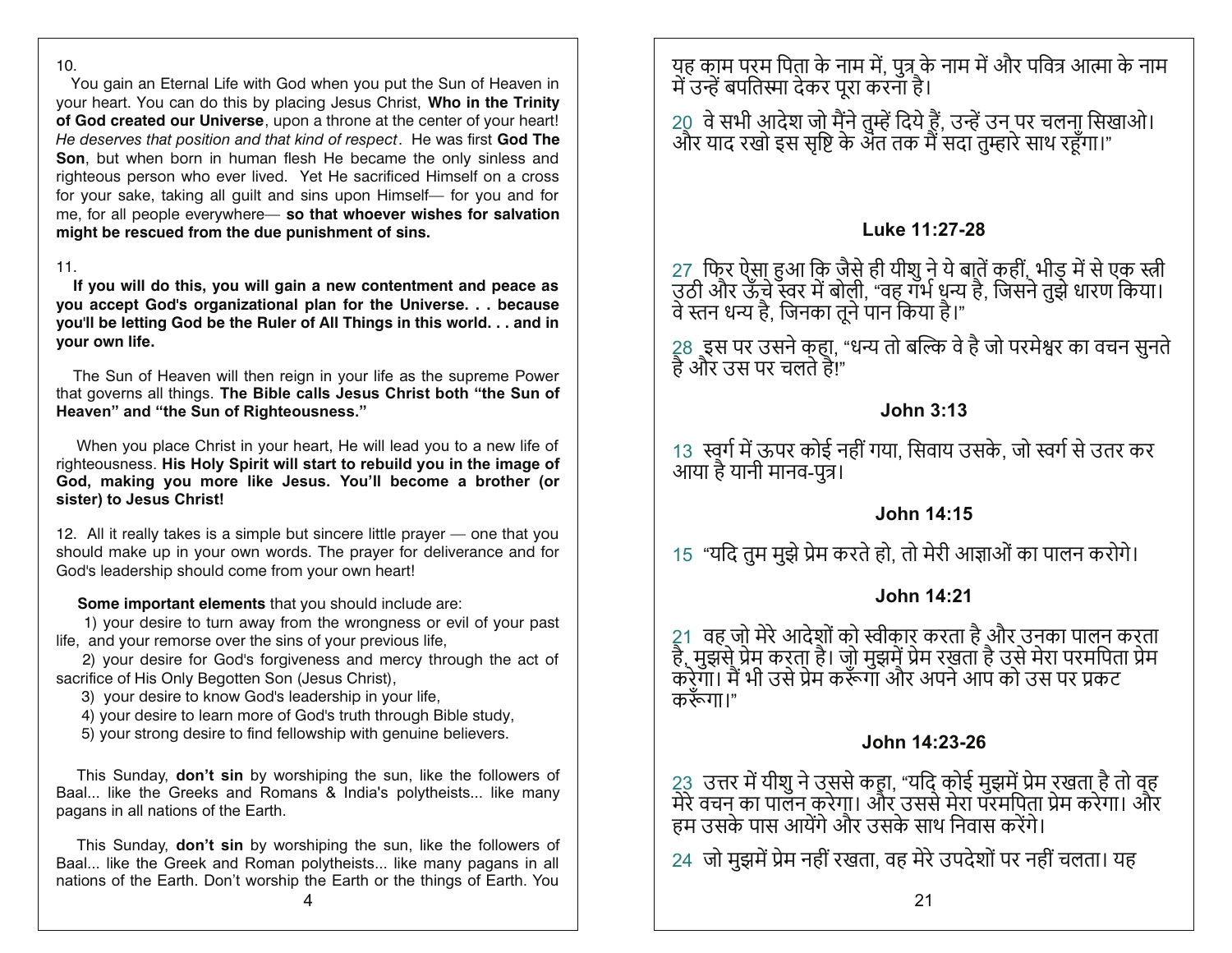तब पृथ्वी पर सभी जातियों के लोग विलाप करेंगे और वे मनुष्य के पुत्र को<br>शक्ति और महिमा के साथ स्वर्ग के बादलों में प्रकट होते देखेंगे।

31) वह जैसे स्वर की तुरही के साथ अपने दूतों को भेजेगा। फिर वे स्वर्ग<br>के एक छोर से दूसरे छोर तक सब कहीं से अपने चुने हुए लोगों को इकट्ठा करेगा।

## Matthew 24:35

35) चाहे धरती और आकाश मिट जायें किन्तु मेरा वचन कभी नहीं<br>मिटेगा।"

## **Matthew 24:36-39**

36 "उस दिन या उस घड़ी के बारे में कोई कुछ नहीं जानता। न स्वर्ग में<br>दूत और न स्वयं पुत्र। केवल परम पिता जानता हैं।

37) जैसे नह के दिनों में हुआ. वैसे ही मनष्य के पत्र का आना भी होगा।

38) वैसे ही जैसे लोग जल प्रलय आने से पहले के दिनों तक खाते-पीते<br>रहे, ब्याह-शादियाँ रचाते रहे जब तक नूह नाव पर नहीं चढ़ा।

39) उन्हें तब तक कुछ पता नहीं चला जब तक जल प्रलय न आ गया<br>और उन सब को बहा नहीं ले गया। मनुष्य के पुत्र का आना भी ऐसा ही होगा।

# Matthew 24:44

44) इसलिए तुम भी तैयार रहो क्योंकि तुम जब उसकी सोच भी नहीं रहे<br>होंगे, मनुष्य का पुत्र आ जायेगा।

# **Matthew 28:18-20**

18) फिर यीशु ने उनके पास जाकर कहा, "स्वर्ग और पृथ्वी पर सभी<br>अधिकार मुझे सौंपे गये हैं।

19) सो, जाओ और सभी देशों के लोगों को मेरा अनुयायी बनाओ। तुम्हें

shouldn't worship nature, as the pantheists and the animists do. The supernatural does exist, because God's Spirit is above and behind the natural world... and *superior* to it. So don't worship the sun and the stars like all the naturalistic science advocates, the humanists, the evolutionists, and many of our modern-day science-fiction fans!

Don't go out to worship the sun and stars this Sunday, nor Earth, nor Man. Instead, go out to a good Bible-believing church and worship the Holy One Who is the Sun of Heaven— Jesus Christ, Who is both the Son of God and God The Son. Honor Him, and you will please His proud Father in Heaven by your actions. You greatly err if you exalt Man (Humanism) or Science (Scientism), or anything else at all.

Jesus Christ is the Sun of Heaven, and He is the Light of the World!

It's also important for all of us to remember this:

1) WE SPEAK TO GOD by our prayers.

2) GOD SPEAKS TO US by the words of Holy Scripture.

So we must try to read His words and His Book just as often as we possibly can!!

"The future is as bright as the promises of God."

-- ADONIRAM JUDSON, 19th Century missionary to Burma.

"The Lord God is to me both a Sun and a Shield; a sun to enlighten and comfort me, a shield to protect and defend me."

-- MATTHEW HENRY, 19th Century Bible scholar & author

"Keep your face to the Sun and you will never see the shadows." -- HELEN KELLER, blind 20th Century Christian author.

# **TAKING ROOT: DRINK IN THE SON**

The righteous shall... grow like a cedar in Lebanon. -- PSALM 92:12

Jesus said, "I am the light of the world" (John 8: 12). He is the "Sun of Righteousness" with healing in His rays (Malachi 4: 2).

-- Rev. Dr. David Jeremiah, 20th & 21st Century Bible scholar & Baptist preacher, excerpt from his daily-devotions book Journey (Jan. 16 entry)

\*\* Regarding Malachi 4:2, Charles Haddon Spurgeon (a British Bible scholar & Baptist preacher of the 19th Century) writes this:

"This promise has also had a practical fulfillment in the deathbed experiences of God's people..." and "Though the body has been bound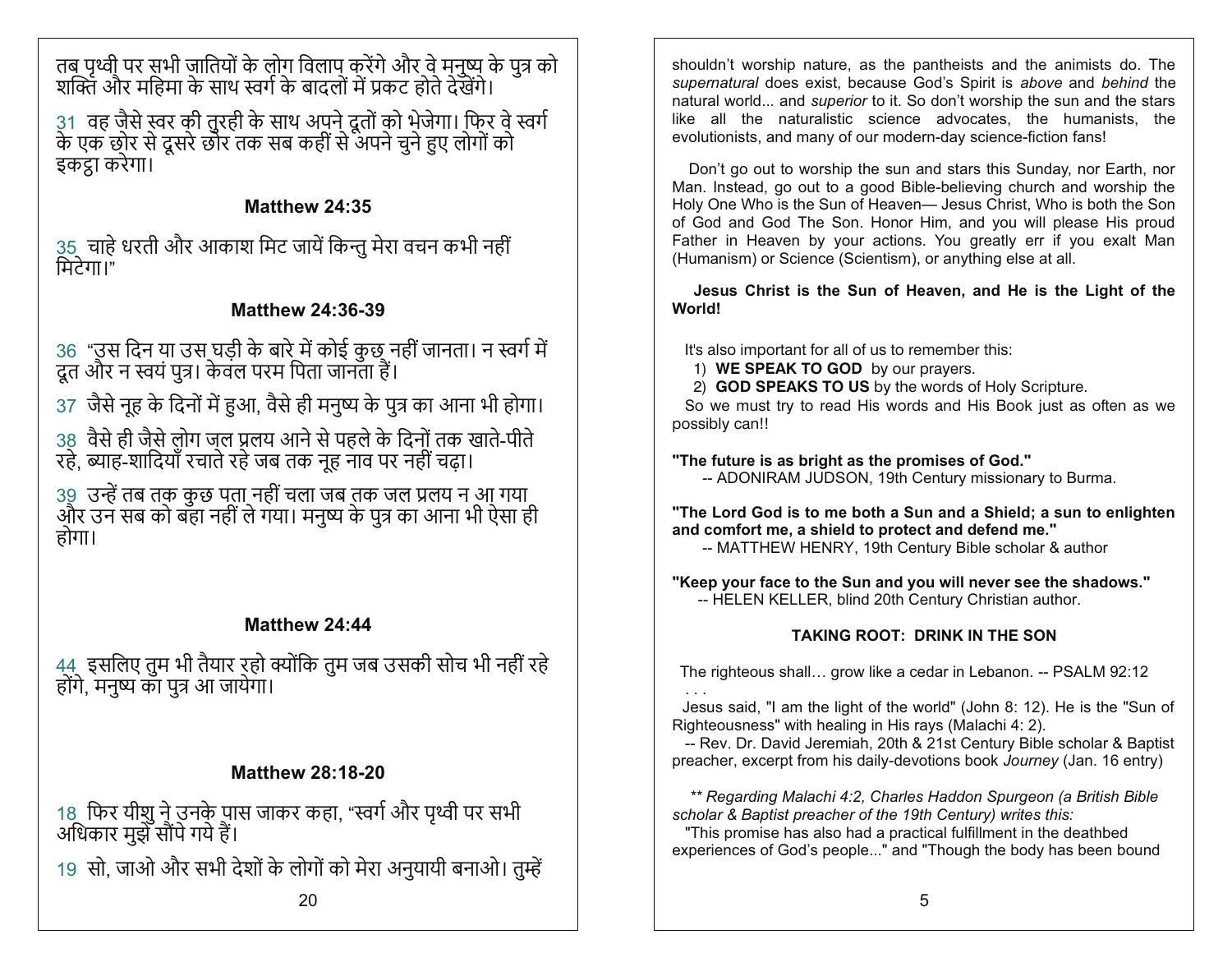fast with cords, the soul has mounted up as on the wings of eagles, in sacred rapture and holy bliss. The sun of righteousness has risen upon them. Before their earthly sun went down, the heavenly sun lit up their sky with a sacred high, eternal noon."

-- Additional note on Malachi 4:2 (added by RKS).

The Important End Note: Is a new Dark Age coming to our world? It's already happening in Britain, Europe, Australia, South Africa, India, even the U.S.— made obvious in those regions by persecution of Christians & declining church attendance, concurrent with an incessant rising of Islamism, Marxism, Humanism, Evolutionism, Secularism, Socialism, Satanism, and Witchcraft. Europe has already become the new "Dark" Continent," and now probably deserves that label as much as Africa ever could. Forcasters believe it will soon be a dark "Eurabia" under Islamic control.

Whenever the ancient nations of Israel and Judah were ruled by a very evil king, it was always a clear sign that Triune YHWH God's Judgment was coming, that invasions and devastation would soon come upon the "Promised Land" of the Jews. Judgments came upon the Jews for their own repetitious sins and the immorality of their entire nation. Whenever the Jews had a really evil ruler in charge of everything, that fact was itself a loud warning from God that invasions, poverty, devastations, and enslavement were to be coming upon them very soon. But YHWH God sent them prophets at the same time, to make it all crystal-clear. Those evil kings of Israel and Judah were also a foreshadowing of the future Antichrist Dictator who would someday seek to rule the entire Earth as its evil king. Therefore you should take warning, and try to prepare for what's undoubtedly coming to your own country soon.

Similarly, when you see a dictatorial tyrant trying to seize power over your own country... hoping to become a "king" over your own nation and all the Earth's lands... it can only mean that Triune YHWH God's judgments are soon to be again coming upon your nation's population & all the Earth... even Nepal, India & Sri Lanka, regions that the Islamic Caliphate (1517-1917 A.D.) long ago condemned as "infidel" & "House to Conquer." We are now in the End-Times of the Church Age, and we are possibly also seeing "the last days" for freedom in Nepal, India, Britain & USA. Use it while you've got it, India! For now, you still have some freedom of religion, at least to some small degree, there in India. You have to use it or you'll lose it. Repent today, get on your knees to pray. May Triune YHWH God save India from the anti-Christ powers... from Imperialistic Islam and atheistic socialism... and most especially, from the atheistic Marxist Communism that already dominates the giant lands of Russia and China, plus North Korea & Vietnam!

6 तुम पास के युद्धों की बातें या दूर के युद्धों की अफवाहें सुनोगे पर देखो<br>तुम घबराना मत! ऐसा तो होगा ही किन्तु अभी अंत नहीं आया है।

7) हर एक जाति दूसरी जाति के विरोध में और एक राज्य दूसरे राज्य के<br>विरोध में खड़ा होगा। अकाल पड़ेंगें। हर कहीं भूचाल आयेंगे।

8 किन्तु ये सब बातें तो केवल पीडाओं का आरम्भ ही होगा।

9 "उस समय वे तुम्हें दण्ड दिलाने के लिए पकड़वायेंगे, और वे तुम्हें<br>मरवा डालेंगे। क्योंकि तुम मेरे शिष्य हो, सभी जातियों के लोग तुमसे घृणा करेंगे।

10) उस समय बहुत से लोगों का मोह टूट जायेगा और विश्वास डिग<br>जा़्येगा। वे एक दूसरे को अधिकरियों के हाथों सौंपेंगे और परस्पर घृणा करेंगे।

11 बहुत से झूठे नबी उठ खड़े होंगे और लोगों को ठगेंगे।

12) क्योंकि अधर्मता बढ़ जायेगी सो बहुत से लोगों का प्रेम ठंडा पड़<br>जायेगा।

13 किन्तु जो अंत तक टिका रहेगा उसका उद्धार होगा।

14) स्वर्ग के राज्य का यह सुसमाचार समस्त विश्व में सभी जातियों को<br>साक्षी के रूप में सुनाया जाएगा और तभी अन्त आएगा।

#### **Matthew 24:21-22**

21 उन दिनों ऐसी विपत्ति आयेगी जैसी जब से परमेश्वर ने यह सृष्टि रची<br>है, आज तक कभी नहीं आयी और न कभी आयेगी।

22) और यदि परमेश्वर ने उन दिनों को घटाने का निश्चय न कर लिया होता<br>तो कोई् भी न बचता किन्तु अपने चुने हुओं के कारण वह उन दिनों को कम करेगा।

#### **Matthew 24:29-31**

29 "उन दिनों जो मुसीबत पड़ेगी उसके तुरंत बाद: 'सूरज काला पड़<br>जा्ये्गा चाँद से उसकी चाँदनी नहीं छिटकेगी आसमान से तारे गिरने लगेंगे और आकाश में महाशक्तियाँ झकझोर दी जायेंगी।'यशायाह 13:10; 34:4,5

30 "उस समय मनुष्य के पुत्र के आने का संकेत आकाश में प्रकट होगा।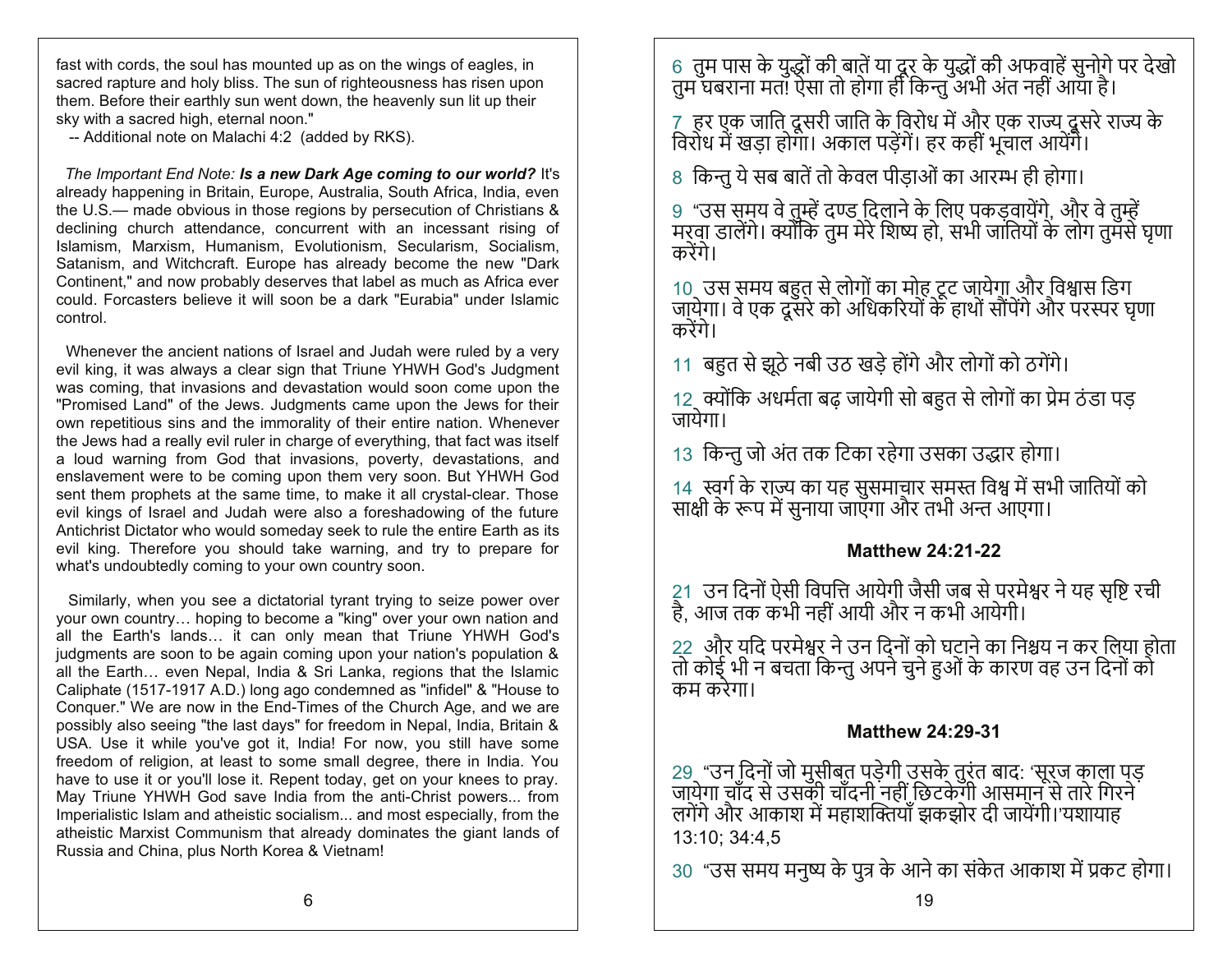बगीचा लगाया और उसके चारों ओर बाड़ लग दी। फिर अंगूरों का रस<br>निकालने का गर्ठ लगाने को एक गढ़ा खोदा और रखवाली के लिए एक मीनार बनायी। फिर उसे बटाई पर देकर वह यात्रा पर चला गया।

34) जब अंगूर उतारने का समय आया तो बगीचे के मालिक ने किसानों<br>के पास अपने दास भेजे ताकि वे अपने हिस्से के अंगूर ले आयें।

35 "किन्तु किसानों ने उसके दासों को पकड़ लिया। किसी की पिटाई<br>की, किसी पर पत्थर फेंके और किसी को तो मार ही डाला।

36) एक बार फिर उसने पहले से और अधिक दास भेजे। उन किसानों ने<br>उसके साथ भी वैसा ही बर्ताव किया।

37) बाद में उसने उनके पास अपने बेटे को भेजा। उसने कहा, 'वे मेरे बेटे का तो मान रखेंगे ही।'

38 "किन्तु उन किसानों ने जब उसके बेटे को देखा तो वे आपस में कहने<br>लगें, 'यह तो उसूका उत्तराधिकारी है, आओ इसे मार डालें और उसका उत्तराधिकार हथिया लें।'

39) सो उन्होंने उसे पकड कर बगीचे के बाहर धकेल दिया और मार डाला।

40 "तुम क्या सोचते हो जब वहाँ अंगूरों के बगीचे का मालिक आयेगा तो<br>उन किसानों के साथ क्या करेगा?"

41) उन्होंने उससे कहा, "क्योंकि वे निर्दय थे इसलिए वह उन्हें बेरहमी से<br>मार डालेगा और अंगूरों के बगीचे को दूसरे किसानों को बटाई पर दे देगा<br>जो फसल आने पर उसे उसका हिस्सा देगें।"

## **Matthew 24:3-14**

3) यीशु जब जैतून पर्वत पर बैठा था तो एकांत में उसके शिष्य उसके<br>पास आये और बोले, "हमें बता यह कब घटेगा? जब तू वापस आयेगा<br>और इस संसार का अंत होने को होगा तो कैसे संकेत प्रकट होंगे?"

4) उत्तर में यीशु ने उनसे कहा, "सावधान! तुम लोगों को कोई छलने न<br>पाये।

5 मैं यह इस लिए कह रहा हूँ कि ऐसे बहुत से हैं जो मेरे नाम से आयेंगे<br>और कहेंगे 'मैं मसीह हूँ' और वे बहुतों को छलेंगे।

When Jesus comes the next time, it will be different— He descends as the Lion of Judah, the Judge of all the Earth, the conquering King of the Universe... and He will remove the evil Antichrist from his throne of power on planet Earth.

#### **The Sun of Righteousness**

"But unto you that fear My name shall the Sun of Righteousness arise with healing in His wings. . ." -- Malachi 4:2

"Since Jesus is the S-O-N of God, He is also the S-U-N of righteousness. Let me tell you something about the sunrise. The sunrise never comes ahead of time, and it is never late. Isn't that right? The sunrise operates according to the power of God and the authority of God. You can't hurry it up, and you can't stop it!

"It is the same with the Second Coming of Jesus. He is coming at a time known only to God. You can't hurry it up and you can't stop it.

"One day the Lord Jesus Christ shall come with trumpet sound. He will pull back the shade of the night and pin it with a star. Then He'll open the door of the glorious morning of His millennial reign and flood the world with light.

"Tomorrow morning, get up with the sunrise and praise God that His timing is perfect and that He is coming again!"

-- Rev. Dr Adrian Rogers, Baptist pastor of the 20th century and early 21st century (now with his Lord in Heaven), excerpt taken from online devotional readings of LWF.org (entry for Oct. 15)

Jesus said of the people of God that "The kingdom of heaven is like a net that God has cast into the sea, and it gathers of every kind: When it is full, it will be pulled up on the shore, where they will sit down to sort the catch, and they will collect the good fish in baskets, but the bad things will be thrown away. This is the way it will be at the end of the world: The angels shall come forth, and they will separate the unrighteous persons from among those justified by God . . ."

Excerpt from the book of Matthew, who was a constant companion of Jesus and his devoted disciple [13:47-50].

Almighty YHWH. The Triune God of Israel and all the Earth, wants to bless you through His Only Begotten Son of Man, Jesus Christ-Yeshua, the Messiah of Israel... the soon-coming King of Israel and all the Earth- so let Him reward your search with the grace of His forgiveness and enlightenment!

Triune YHWH God wants to bless you for all your long efforts to understand this very confusing and difficult Universe in which we live. He wants you to be spared from the normal wages of sin and the terrible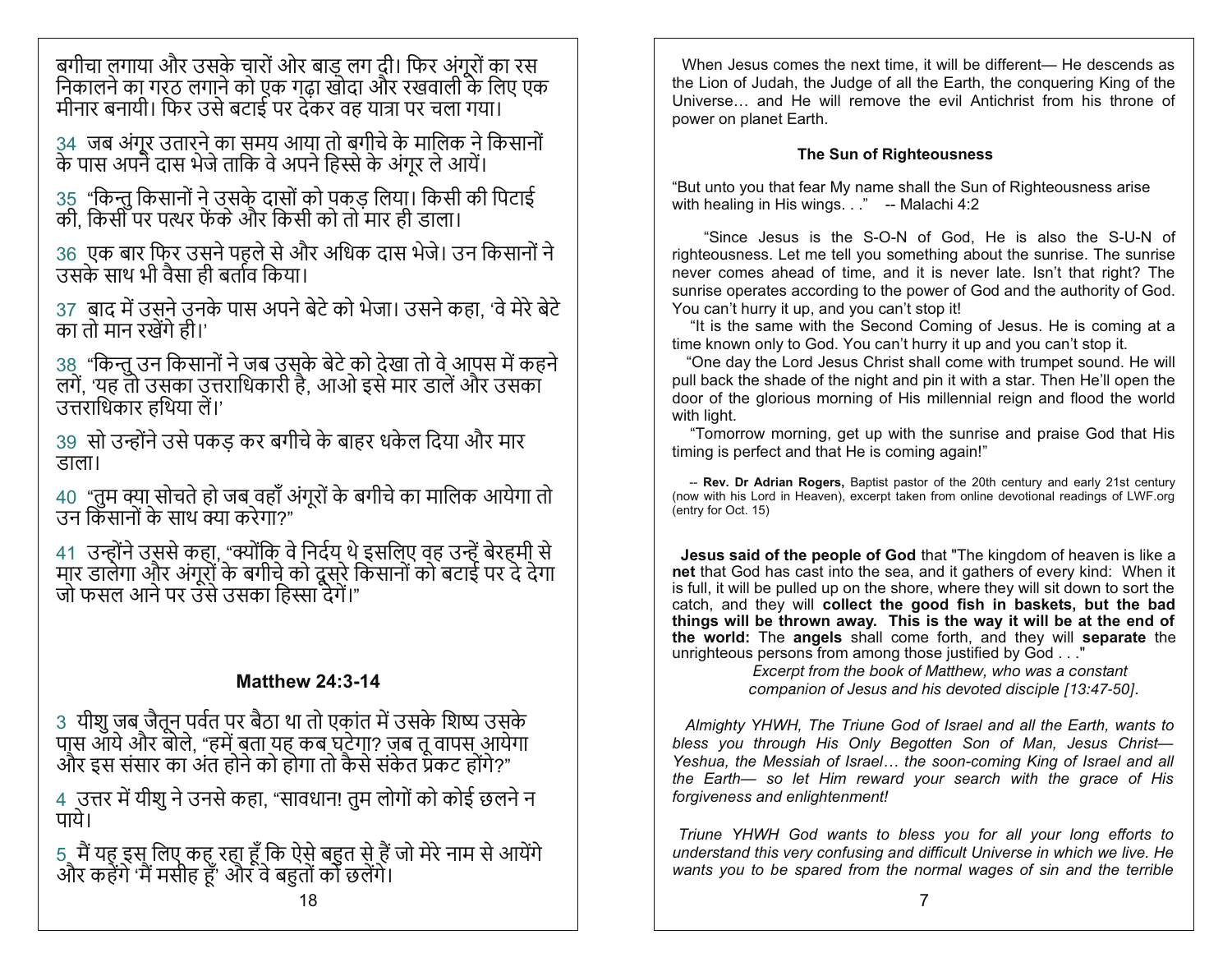Day of His Wrath that is yet to come— so let Him reward your lengthy search with the grace of His forgiveness and His enlightenment!

It's better to show good sense now-today-before His Judgment time arrives... so you can't end up regretting your choices for all eternity.

Life and Death have been placed before you. The Word of God says, "All those who hate Me love death." Choose eternal life with Jesus Christ and His Heavenly Father... not an eternal darkness with that evil ruler whom Jesus called "the Prince of Darkness." As God's Only Begotten Son warned us long ago... the Evil One named Satan is forever a murderer and forever the Father of Liars.

Choose new life in Christ, not the ages-old tyranny of Satan... and you'll at last find the narrow path to Heaven... avoiding the popular Wide Road that leads only to the torments of Hell.

Acknowledge the Wisdom of YHWH God... the Righteousness, Holiness, and Divinity of His Only Begotten Son of Man... and the Heavenly Father will no longer see your own sins and shortcomings. They will all be hidden from His sight by a cleansing in the sacrificial blood of Jesus Christ, the Lamb of God.

Choose to love YHWH God's Way of Life and growth-not the Liar's way of self-destruction!

Jesus spoke of the people of God as being like a seed that is growing secretly, saying, "As for the kingdom of God, it is as if a person should cast seed into the ground; and then he sleeps, and he rises up night and day to see that the seed is springing forth and always growing up, although he knows not exactly how. The Earth is bringing forth fruit from itself; first the blade, then the ears of corn, and after that the fullness of the ears of corn. And when all the **fruit of the Earth** has come forth, immediately God will use the sickle to reap the fields, because the harvest-time has come."

Excerpt from the book of Mark [4:26-29].

God wants to bless you for all your long efforts to understand this very confusing and difficult Universe in which we live  $-$  so let Him reward your search with the wonderful grace of His forgiveness and enlightenment!

THIS GUIDE WAS WRITTEN FOR YOU BY... Ken Street, a baptized follower of the Way of Jesus Christ.

© Copyright 1989, 2005, 2011, 2020 by Roddy Kenneth Street, Jr.

### **Matthew 17:1-2**

1) छः दिन बाद यीशु, पतरस, याकुब और उसके भाई युहन्ना को साथ लेकर एकान्त में ऊँचे पहाड़ पर गया।

2) वहाँ उनके सामने उसका रूप बदल गया। उसका मुख सूरज के<br>समान दमक उठा और उसके वस्त्र ऐसे चमचमाने लगे जैसे प्रकाश।

## **Matthew 17:5-6**

5 पतरस अभी बात कर ही रहा था कि एक चमकते हुए बादल ने आकर<br>उन्हें ढक लिया और बादल से आकाशवाणी हुई कि "यह मेरा प्रिय पुत्र है,<br>जिससे मैं बहुत प्रसन्न हूँ। इसकी सुनो!"

6 जब शिष्यों ने यह सुना तो वे इतने सहम गये कि धरती पर आँधे मुँह गिर पड़े।

### **Matthew 19:16-19**

16 वहीं एक व्यक्ति था। वह यीशु के पास आया और बोला, "गुरु अनन्त<br>जीवन पाने के लिए मुझे क्या अच्छा काम करना चाहिये?"

17) यीशु ने उससे कहा, "अच्छा क्या है, इसके बारे में तू मुझसे क्यों पूछ<br>रहा हैं? क्योंकि अच्छा तो केवल एक ही है! फिर भी यदि तू अनन्त जीवन<br>में प्रवेश करना चाहता हैं, तो तू आदेशों का पालन कर।"

18) उसने यीशु से पूछा, "कौन से आदेश?" तब यीशु बोला, "हत्या मत<br>कर। व्यभिचार मत कर। चोरी मत कर। झुठी गवाही मत दे।

19 'अपने पिता और अपनी माता का आदर कर' और 'जैसे तू अपने को<br>प्यार करता हैं, 'वैसे ही अपने पड़ोसी से भी प्यार कर।'''

### **Matthew 21:33-41**

33 "एक और दृष्टान्त सुनो: एक ज़मींदार था। उसने अंगूरों का एक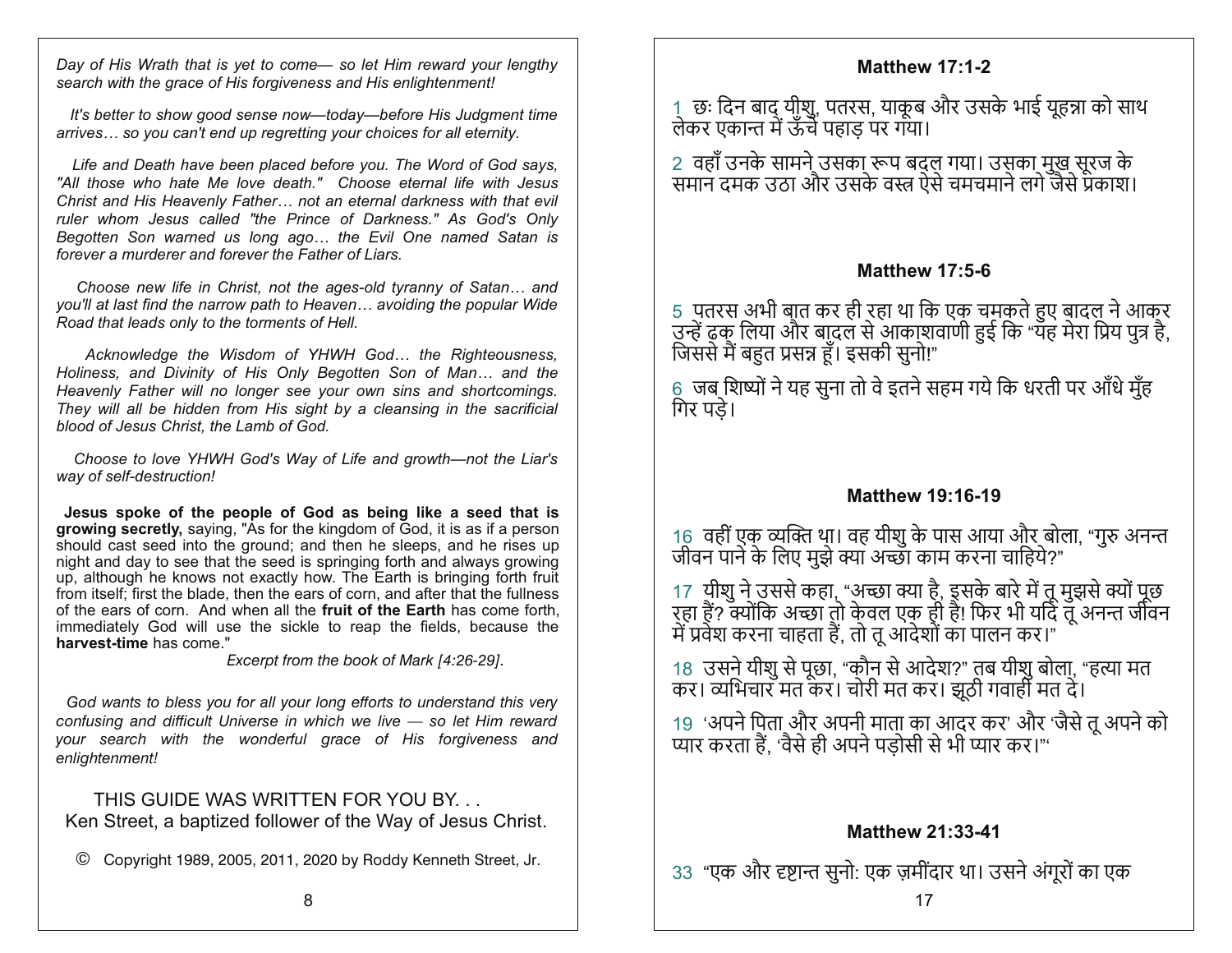है. इस जगत का अंत और कटाई करने वाले हैं स्वर्गदत।

40 "ठीक वैसे ही जैसे खरपतवार को इकट्ठा करके आग में जला दिया गया, वैसे ही सृष्टि के अंत में होगा।

41) मनुष्य का पुत्र अपने दूतों को भेजेगा और वे उसके राज्य से सभी<br>पापियों को और उनको, जो लोगों को पाप के लिये प्रेरित करते हैं,

42) इकट्ठा करके धधकते भाड़ में झोंक देंगे जहाँ बस दाँत पीसना और<br>रोना ही रोना होगा।

43 जब धर्मी अपने परम पिता के राज्य में सूरज की तरह चमकेंगे। जो सन सकता है. सन ले!"

## **Matthew 16:2-4**

2 उसने उत्तर दिया, "सूरज छुपने पर तुम लोग कहते हो, 'आज मौसम<br>अच्छा रहेगा क्योंकि आसमान लाल है'

3) और सूरज उगने पर तुम कहते हो, 'आज अंधड़ आयेगा क्योंकि<br>आसमान धुँधला और लाल है।' तुम आकाश के लक्षणों को पढ़ना जानते<br>हो, पर अपने समय के लक्षणों को नहीं पढ़ सकते।

4) अरे दुष्ट और दुराचारी पीढ़ी के लोग कोई चिन्ह देखना चाहते हैं, पर<br>उन्हें सिवाय योना के चिन्ह के कोई और दूसरा चिन्ह नहीं दिखाया<br>जायेगा।" फिर वह उन्हें छोड़ कर चला गया।

## **Matthew 16:25-27**

25) जो कोई अपना जीवन बचाना चाहता है, उसे वह खोना होगा। किन्तु<br>जो कोई मेरे लिये अपना जीवन खोयेगा, वही उसे बचाएगा।

26) यदि कोई अपना जीवन देकर सारा संसार भी पा जाये तो उसे क्या<br>लाभ? अपने जीवन को फिर से पाने के लिए कोई भला क्या दे सकता है?

27) मनुष्य का पुत्र दूतों सहित अपने परमपिता की महिमा के साथ आने<br>वाला है। जो हर किसी को उसके कर्मों का फल देगा।

Triune YHWH God is continuously harvesting the Earth . . . as His long-range plan for the Earth's transformation goes ever forward...

### **A Letter From The Author**

"Miraculous fire" becomes a reality for a human being when God puts His Holy Spirit into a believer. This transformation comes only through faith and by a prayer to God through His Son Jesus Christ. Then the human being actually becomes a consecrated temple and a place of residence for God's Holy Spirit. Amazing as it may sound, a mere human being is able to become a "Temple of Miraculous Fire" for Jesus Christ. The fire of God's Holy Spirit will then burn in you eternally! This will be evident to your friends and neighbors. People may even come from many miles away just to see the Spirit of God that is burning within you.

You immediately get a new understanding of the Universe around you. You realize that the Creator of our Universe is a Trinity, the same Triune God Who was honored and worshiped by Abraham, Moses, Jesus, Peter, and Paul. You come to understand that the whole Universe was created through God The Son, Who is the Word of God and the Rock of our salvation... and you know that the fallen Universe is saved only by the sinless virtue of Jesus Christ, the Son of God. Only God The Son could die for the sins of the world, as He alone could sacrifice Himself for the Universe that was created through Him. He alone can bring salvation to the people of Earth. He will do this for you too, if you don't shut him out of your life. Open the door to your heart... and let Jesus Christ come inside your earthly domicile. He'll give you the fire of His Holy Spirit.

And what is more, Jesus Christ will also give you an endless supply of "living water," which will become in you a spring of Eternal Life with God.

[For more on this subject, please read our tract The Temple Of Miraculous Fire.]



The "Temple Of Miraculous Fire" at Muktinath. Nepal. Photo by Ken Street (Nov. 1979).

Regarding the photo image placed here, please be informed

The "Temple Of Miraculous Fire" at Muktinath, Nepal, plays a part in one personaltestimony tract written by Ken Street. It was the goal of the Pokhara-Muktinath Trek, which he and some friends undertook to accomplish while visiting Nepal, and the resulting tract has been given the title Find Your Divine Purpose In... The Temple of Miraculous Fire.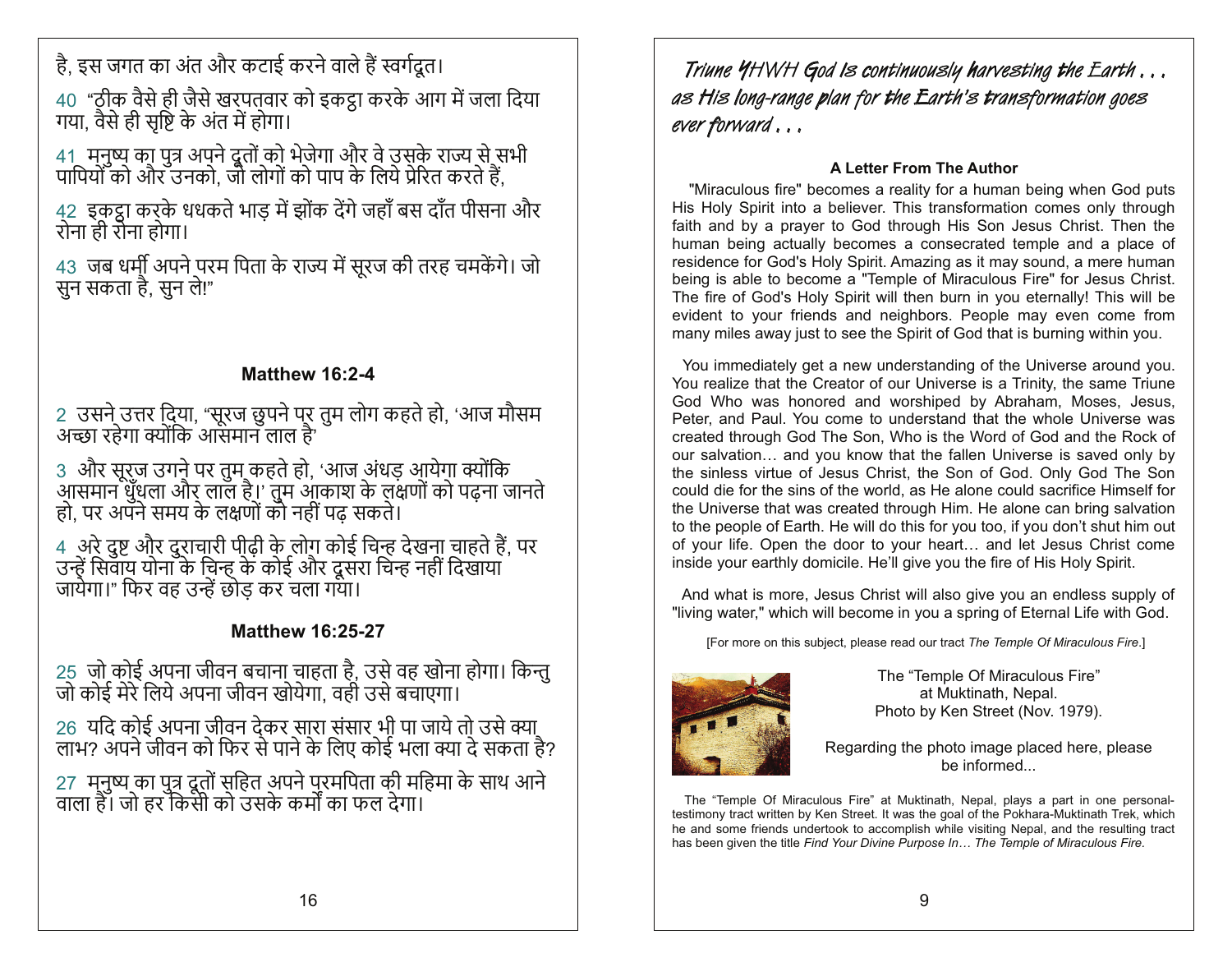## Matthew 3:1-2

1) उन्ही दिनों यहूदिया के बियाबान मरुस्थल में उपदेश देता हुआ बपतिस्मा देने वाला यहन्ना वहाँ आया।

2) वह प्रचार करने लगा, "मन फिराओ! क्योंकि स्वर्ग का राज्य आने को<br>है।"

## **Matthew 3:13-17**

13) उस समय यीशु गलील से चल कर यर्दन के किनारे यूहन्ना के पास<br>उससे बपतिस्मा लेने आया।

14) किन्तु यूहन्ना ने यीशु को रोकने का यत्न करते हुए कहा, "मुझे तो स्वयं तुझ से बपॅतिस्मा लेने की आवश्यकता है। फिर तू मेरे पास क्यों आया<br>है?"

15) उत्तर में यीशु ने उससे कहा, "अभी तो इसे इसी प्रकार होने दो। हमें,<br>जो पुरमे़श्वर चाह्ता है उसे पूरा करने के लिए यही करना उचित है।" फिर उसने वैसा ही होने दिया।

16) और तब यीशु ने बपतिस्मा ले लिया। जैसे ही वह जल से बाहर<br>निकाला, आकाश खुल गया। उसने परमेश्वर के आत्मा को एक कबूतर<br>की तरह नीचे उतरते और अपने ऊपर आते देखा।

17) तभी यह आकाशवाणी हुई: "यह मेरा प्रिय पुत्र है। जिससे मैं अति प्रसन्न हूँ।"

## Matthew 4:4

4 यीशु ने उत्तर दिया, "शास्त्र में लिखा है: 'मनुष्य केवल रोटी से ही नहीं<br>जी़ता बल्कि् वह प्रत्येक उस शब्द से जीता है जो परमेश्वर के मुख से निकालता है। ' " व्यवस्थाविवरण ८:३

# Matthew 4:17

17 उस समय से यीशु ने सुसंदेश का प्रचार शुरू कर दिया: "मन 10

सुुनता है और समझता है। वह सफल होता है। वह सफलता बोये बीज से तीन गना. साठ गना या सौ गना तक होती है।"

## **Matthew 13:24-30**

24) यीशु ने उनके सामने एक और दृष्टान्त कथा रखी: "स्वर्ग का राज्य<br>उस व्यक्ति के समान है जिसने अपने खेत में अच्छे बीज बोये थे।

25 पूर ज़ब लोग सो रहे थे, उस व्यक्ति का शत्रु आया और गेहूँ के बीच जंगली बीज बोया गया।

26) जब गेहूँ में अंकुर निकलेऔर उस पर बालें आयी तो खरपतवार भी<br>दिखने लगी।

27) तब खेत के मालिक के पास आकर उसके दासों ने उससे कहा. 'मालिक, तूने तो खेत में अच्छा बीज बोया था, बोया था ना? फिर ये<br>खरपतवार कहाँ से आई?'

28 "तब उसने उनसे कहा, 'यह किसी शत्रु का काम है।' उसके दासों ने उससे पूछा, 'क्या तू चाहता है कि हम जाकर खरपतवार उखाड़ दें?'

29 "वह बोला, 'नहीं, क्योंकि जब तुम खरपतवार उखाड़ोगे तो उनके साथ, तुम गेहूँ भी उखाड दोगे।

30 "जब तक फसल पके दोनों को साथ-साथ बढने दो, फिर कटाई के<br>समय मैं फस्ल काटने वालों से कहूँगाु कि्पहले खरपतवार की पुलियाँ बना कर उन्हें जला दो, और फिर गैहूँ को बटोर कर मेरी खत्ती में रख त्नो।"

## **Matthew 13:36-43**

36 फिर यीशु उस भीड़ को विदा करके घर चला आया। तब उसके<br>शिष्यों ने आकर उससे कहा, "खेत के खरपतवार के दृष्टान्त का अर्थ हमें समझा।"

37) उत्तर में यीशु बोला, "जिसने उत्तम बीज बोया था, वह है मनुष्य का पुत्र।

38) और खेत यह संसार है। अच्छे बीज का अर्थ है, स्वर्ग के राज्य के<br>लोग। खरपतवार का अर्थ है, वे व्यक्ति जो शैतान की संतान है।

39) वह शत्र जिसने खरपतवार बीजे थे. शैतान है और कटाई का समय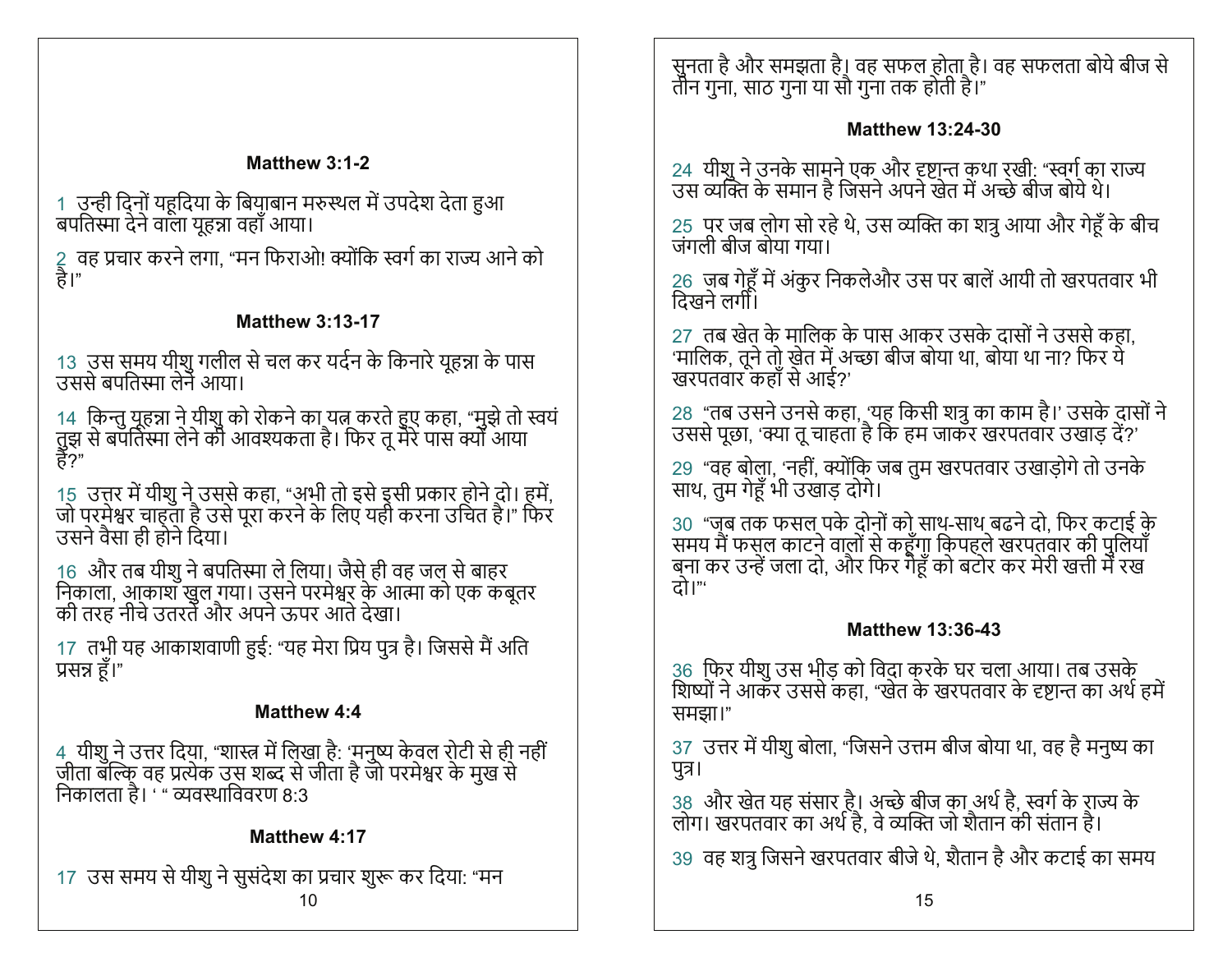## **Matthew 13:3-9**

3) उसने उन्हें दृष्टान्तों का सहारा लेते हुए बहुत सी बातें बतायी। उसने कहा कि "एक किसान बीज बोने निकला।

4 जब वह बुवाई कर रहा था तो कुछ बीज राह के किनारे जा पड़े। चिडियाएँ आयी और उन्हें चग गर्यों।

5 थोड़े बीज चट्टानी धरती पर जा गिरे। वहाँ मिट्टी बहुत उथली थी। बीज तुरंत उंगे, क्योंकि वहाँ मिट्टी तो गहरी थी नहीं:

6 इसलिये जब सूरज चढ़ा तो वे पौधे झुलस गये। और क्योंकि उन्होंने<br>ज्यादा जड़ें तो पकड़ी नहीं थीं इसलिये वे सूख कर गिर गये।

7़ बीजो का एक हिस्सा कँटीली झाड़ियों में जा गिरा, झाड़ियाँ बड़ी हुई, और उन्होंने उन पौधों को दबोच लिया।

8) पर थोड़े बीज जो अच्छी धरती पर गिरे थे, अच्छी फसल देने लगे। फसल. जिंतना बोया गया था, उससे कोई तीस गुना, साठ गुना या सौ गुना से भी ज़्यादा हुई।

9) जो सुन सकता है. वह सुन ले।"

## **Matthew 13:18-23**

18 "तो बीज बोने वाले की दृष्टान्त-कथा का अर्थ सुनो।

19) वह बीज जो राह के किनारे गिर पड़ा था, उसका अर्थ है कि जब कोई<br>स्वर्ग के राज्य का सुसंदेश सुनता है और उसे समझता नहीं है तो दुष्ट<br>आकर, उसके मन में जो उगा था, उसे उखाड़ ले जाती है।

20) वे बीज जो चट्टानी धरती पर गिरे थे, उनका अर्थ है वह व्यक्ति जो<br>सुसंदेश सुनता है, उसे आन्नद के साथ तत्काल ग्रहण भी करता है।

21 किन्तु अपने भीतर उसकी जड़ें नहीं जमने देता, वह थोड़ी ही देर ठहर पाताँ है, जब सुसंदेश के कारण उस पर कष्ट और यातनाएँ आती हैं तो वह जल्दी ही डगॅमगा जाना है।

22) कॉंटों में गिरे बीज का अर्थ है, वह व्यक्ति जो सुसंदेश को सुनता तो है, पर संसार की चिंताएँ और धन का लोभ सुसंदेश को दबा देता है और वह व्यक्ति सफल नहीं हो पाता।

23 अच्छी धरती पर गिरे बीज से अर्थ है, वह व्यक्ति जो सुसंदेश को

फिराओ! क्योंकि स्वर्ग का राज्य निकट है।"

## **Matthew 7:13-14**

13 "सक्ष्म मार्ग से प्रवेश करो। यह मैं तुम्हें इसलिये बता रहा हूँ क्योंकि चौड़ा द्वार और बड़ा मार्ग तो विनाश की ओर ले जाता हैं। बहुत से लोग हैं जो उस पर चल रहे हैं।

14) किन्तु कितना सँकुरा हैं वह द्वार और कितनी सीमित है वह राह जो जीवन की ओर जाती हैं। बहुत थोड़े से हैं वे लोग जो उसे पा रहे हैं।

## **Matthew 7:21-23**

21 "प्रभू-प्रभू कहने वाला हर व्यक्ति स्वर्ग के राज्य में नहीं जा पायेगा बल्कि वह जो स्वर्ग में स्थित मेरे परम पिता की इच्छा पर चलता हैं वही<br>उसमें प्रवेश पायेगा।

22) उस महान दिन बहुत से मुझसे पूछेंगे 'प्रभु! हे प्रभु! क्या हमने तेरे<br>नाम से भविष्यवाणी नहीं की? क्या तेरे नाम् से हमने दुष्ट्रात्माएँ नहीं निकाली और क्या हमने तेरे नाम से बहुत से आश्चर्य कर्म नहीं किये?

23) तुबू मैं उनसे खुल कर कहूँगा कि मैं तुम्हें नहीं जानता, 'अरे कुकर्मियों, यहाँ से भाग जाओ।

## **Matthew 7:26-27**

26) किन्तु वह जो मेरे शब्दों को सुनता हैं पर उन पर आचरण नहीं<br>करता, उस मूर्ख मनुष्य के समान हैं जिसने अपना घर रेत पर बनाया। 27) वर्षा हुई, बाढ आयी, आँधियाँ चलीं और उस मकान से टकराई, जिससे वह मकान पूरी तरह ढह गया।"

## **Matthew 10:14-15**

14 "यदि कोई तुम्हारा स्वागत न करे या तुम्हारी बात न सुने तो उस घर या उस नगर को छोड़ दो। और अपने पाँव में लगी वहाँ की धूल वहीं झाड़ टो।

15 मैं तुमसे सत्य कहता हूँ कि जब न्याय होगा. उस दिन उस नगर की